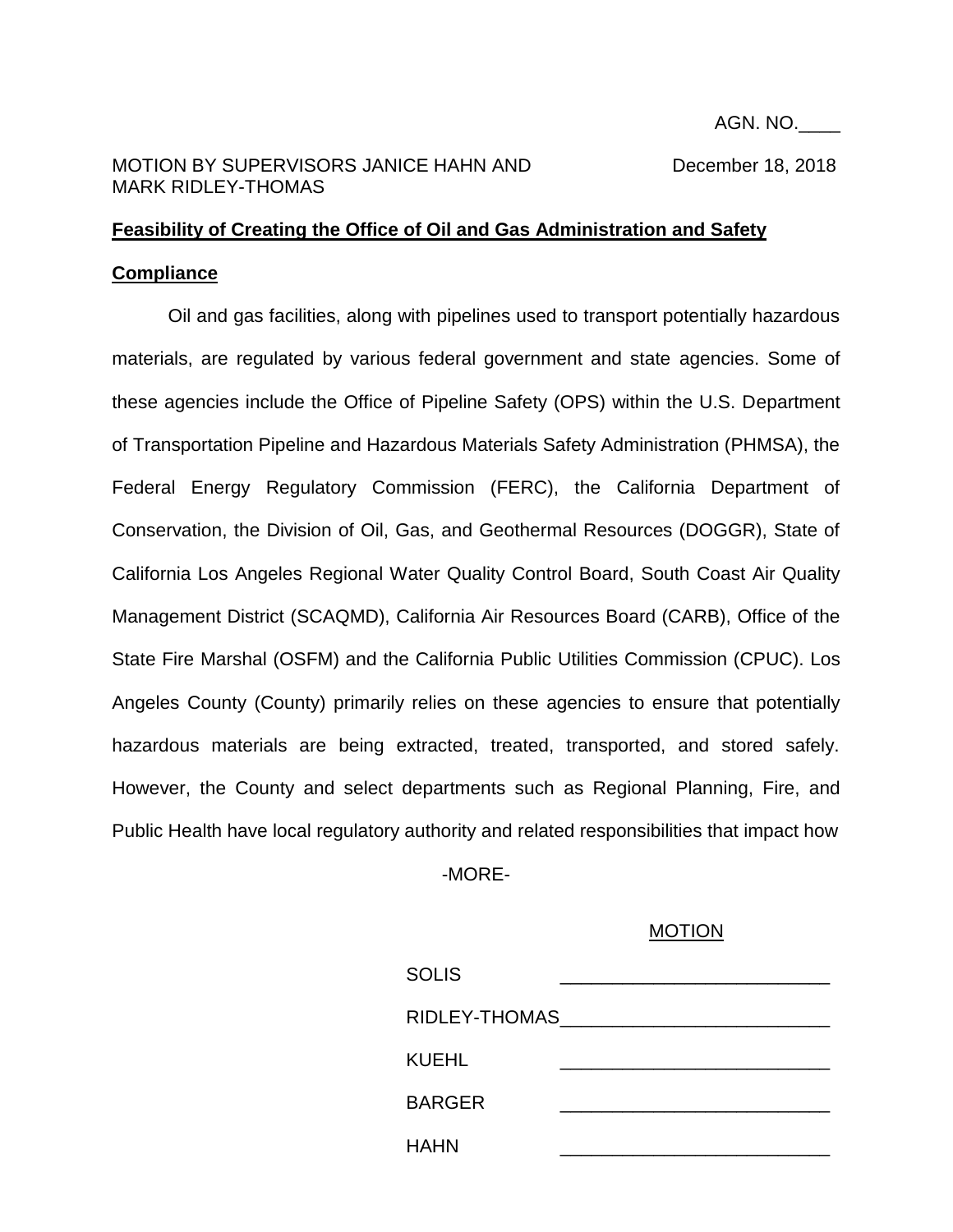oil and gas operators do business here. For example, Regional Planning oversees planning and zoning land use approval; Public Health oversees regulations for noise, vibration, fencing, and sumps; and Fire oversees the handling of hazardous materials and safety. Additionally, the Chief Executive Office and the Department of Public Works create and renew franchise agreements within County right of way.

In recent years the Board of Supervisors (Board) has expressed the need for the County to be more informed about existing operations and more coordinated in order to promote better public and environmental health. For example, in July of 2015 the Board requested an inventory of all oil and gas fields and the associated level of environmental monitoring taking place at those facilities within unincorporated Los Angeles County. In March of 2016 the Board created the Oil and Gas Strike Team to assess the conditions, regulatory compliance and potential public health and safety risks associated with existing oil and gas facilities in unincorporated Los Angeles County. Additionally, in February of 2018 the Board expressed opposition to new offshore drilling facilities and has declined to approve franchise agreements with operators that are unwilling to provide proof of compliance with regulations.

The Oil and Gas Strike Team submitted its third and final report to the Board on September 28, 2017 and several County Departments are in the process of developing plans to implement the Board's recommendations. In September of 2018 the Board approved a contract with MRS Environmental to further study orphaned and abandoned oil and gas wells, oil and gas pipelines, oil and gas storage facilities and chemicals not identified in Hazardous Materials Business Plans with a goal of researching and reporting on such facilities to ascertain if they are a risk to public health and safety. The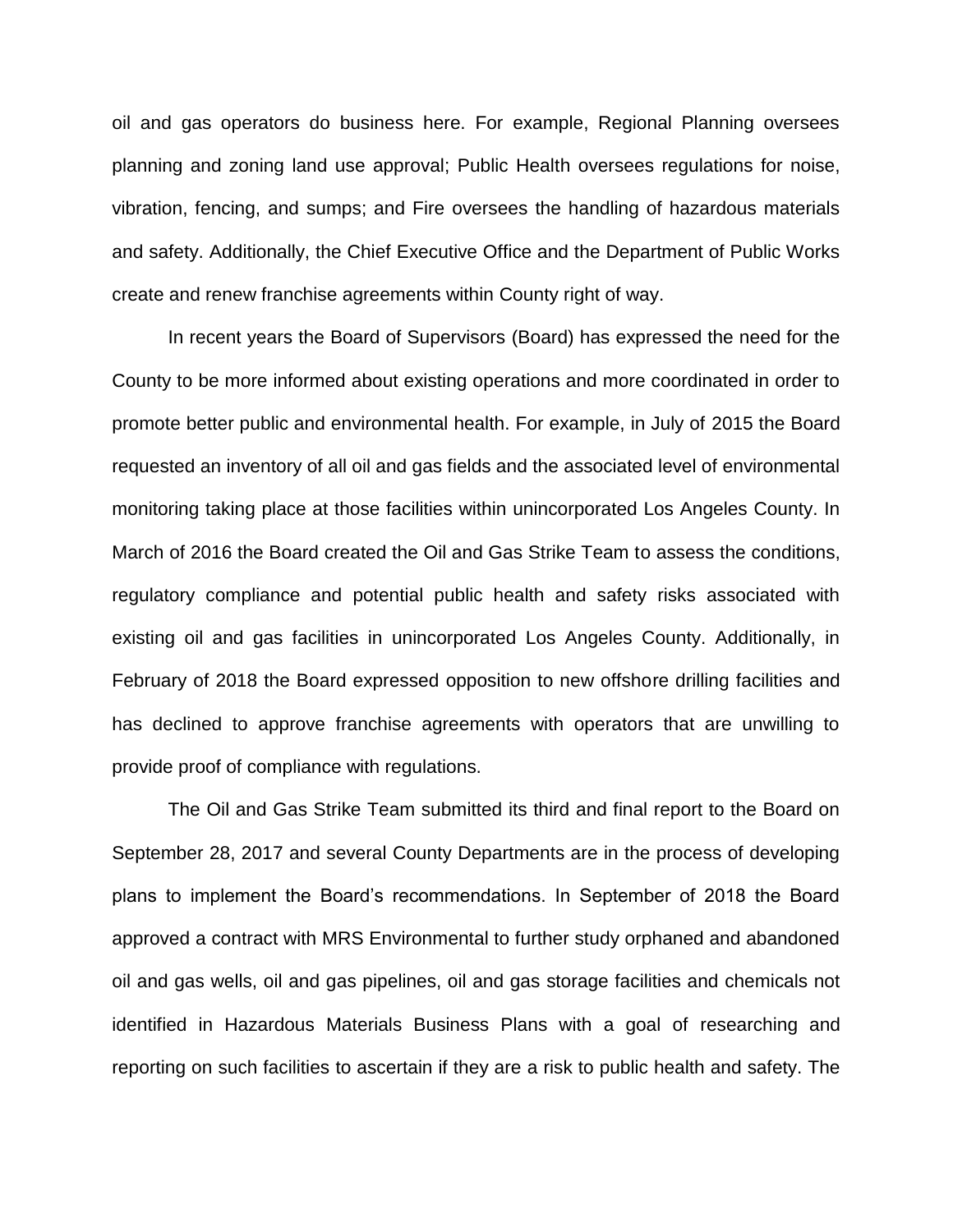implementation of recommendations and ongoing surveillance of operations will require a more centralized and permanent structure than the current Oil and Gas Strike Team and a consultant can provide. For these reasons the County should consider creating the Office of Oil and Gas Administration and Safety Compliance. Other jurisdictions such as the Counties of Santa Barbara, Ventura, and Kern and the City of Los Angeles have consolidated oil and gas functions into one office. This model has empowered these jurisdictions to add to the safety of their communities.

**WE, THEREFORE MOVE** that the Board of Supervisors direct the Chief Executive Office, in consultation with Chief Sustainability Office, Departments of Public Works, Regional Planning, Public Health, Fire, and relevant federal and state agencies, to report back on the feasibility of establishing an Office of Oil and Gas Administration and Safety Compliance. The report back should be completed within 120 days in time for Fiscal Year 2019-2020 Final Changes budget phase and should include:

- 1. An analysis of the existing and future roles, responsibilities, staff, and resources any departments currently have and use in relation to the oversight and coordination of oil and gas facilities and infrastructure;
- 2. An analysis of the existing authorities and laws related to the production, storage, and transportation of hazardous materials and determine what additional authorities may be needed and can be legally enforced by a local jurisdiction;
- 3. A recommendation on the scope for an Office of Oil and Gas Administration and Safety Compliance. Focus on local oversight tasks including planning, policy development, permit processing, environmental/health review and risk analyses, site investigations, permit enforcement and public outreach should be